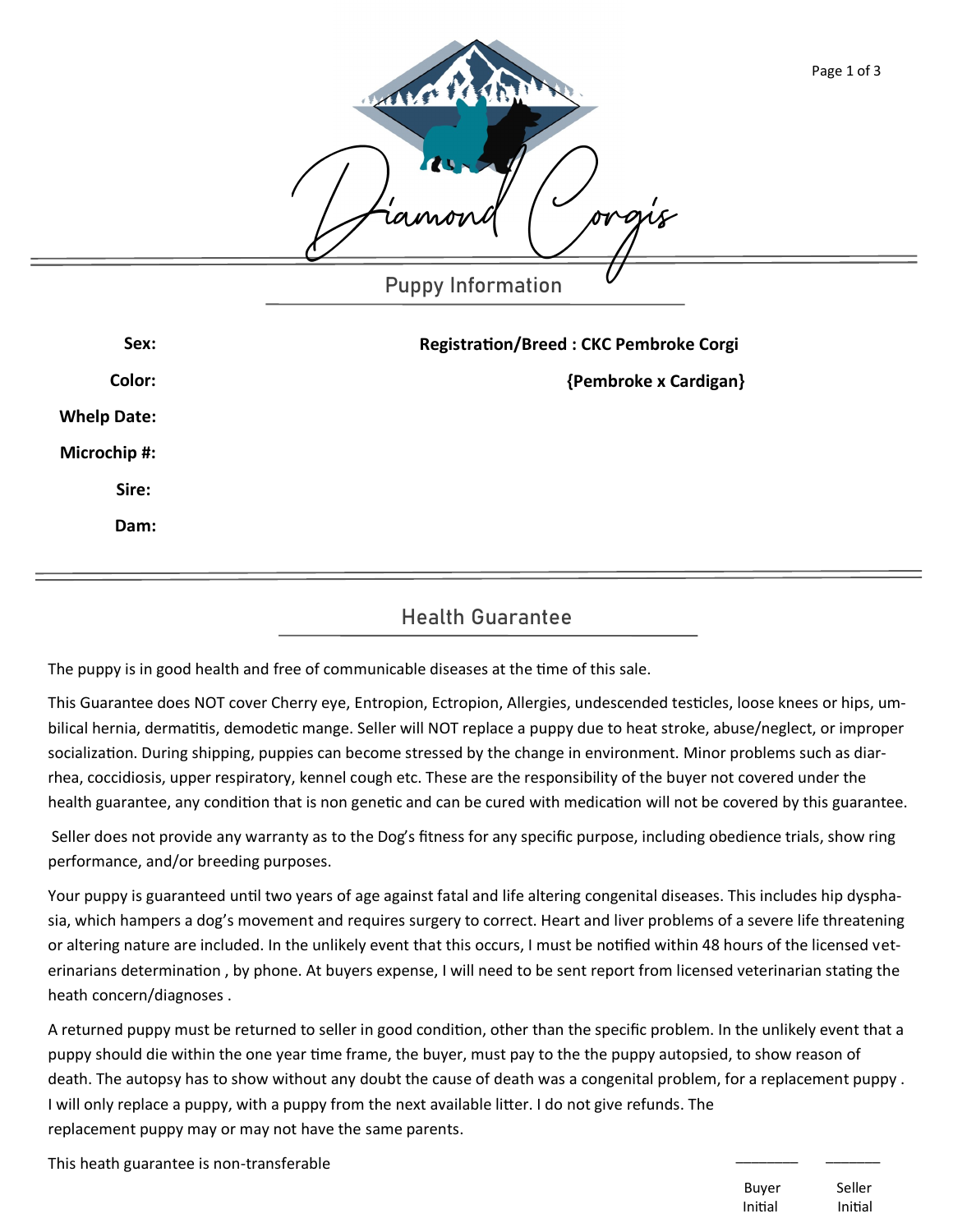Spay / Neuter Before Dog is ONE Year Old on:

This spay / neuter contract is effective as of date signed and entered into by and between Diamond Corgis LLC owned by Tara Mathers herein and after referred to as BREEDER and puppy buyer (information listed below), herein and after referred to as PURCHASER. The parties accept and agree to be bound by the following terms and conditions governing this contract for this puppy hereafter referred to as Puppy/Dog.

Proof of the spay/neuter must be received by BREEDER within fourteen (14) days after the surgery. In the event that the dog's health does not allow this agreement to be honored, Diamond Corgis must be provided with a statement from your veterinarian that this dog is not yet in physical or emotional condition for surgery. Based upon the veterinarian's evaluation of this dog the PURCHASER will contact the veterinarian and establish the earliest date that the procedure can be performed. PURCHASER will notify the BREEDER of this amendment in writing, at which time all other conditions of this agreement will apply and be enforced. It is the responsibility of the PUR-CHASER, not the veterinarian, to ensure that the BREEDER has received verification that the surgery has been performed. A copy of the medical record as well as the receipt is necessary verification along with the veterinarian's phone number to follow up about the procedure. Failure to comply with this agreement by the date the dog turns ONE year of age, unless otherwise agreed to in writing, will be considered a Breach of Contract,SPAY / NEUTER CONTRACT and PURCHASER will pay \$1,000.00 dollar fee.

In a perfect world, we would like to have each puppy we place to stay in their original purchasing home. Things do happen, and should you need to transfer ownership you agree to contact BREEDER, in writing, phone or email and let us know BEFORE the puppy has been placed into a new home. We require a right of first return or reclamation, that the puppy be returned to us if you cannot keep him or her. You are not free to give the puppy away to another family member or anyone without receiving permission from us first. If you decide to go ahead and give the puppy to someone without contacting BREEDER, this contract is still your responsibility to enforce in the puppy's new home. Should we not receive conformation of the puppy's spaying or neutering by the above listed age, as the original purchaser, you will then be liable for the \$1,000 fee. By my signature below, I agree to have this dog spayed/neutered by the age of ONE YEAR (12 MONTHS) and I understand that this spay/neuter contract is an agreement that this dog will not produce a litter of puppies either as purposely bred or by accidental breeding. I also agree that should the puppy not be SPAYED/NUETERED that I will pay the 1,000.00 fee.

\_\_\_\_\_\_\_\_ \_\_\_\_\_\_\_